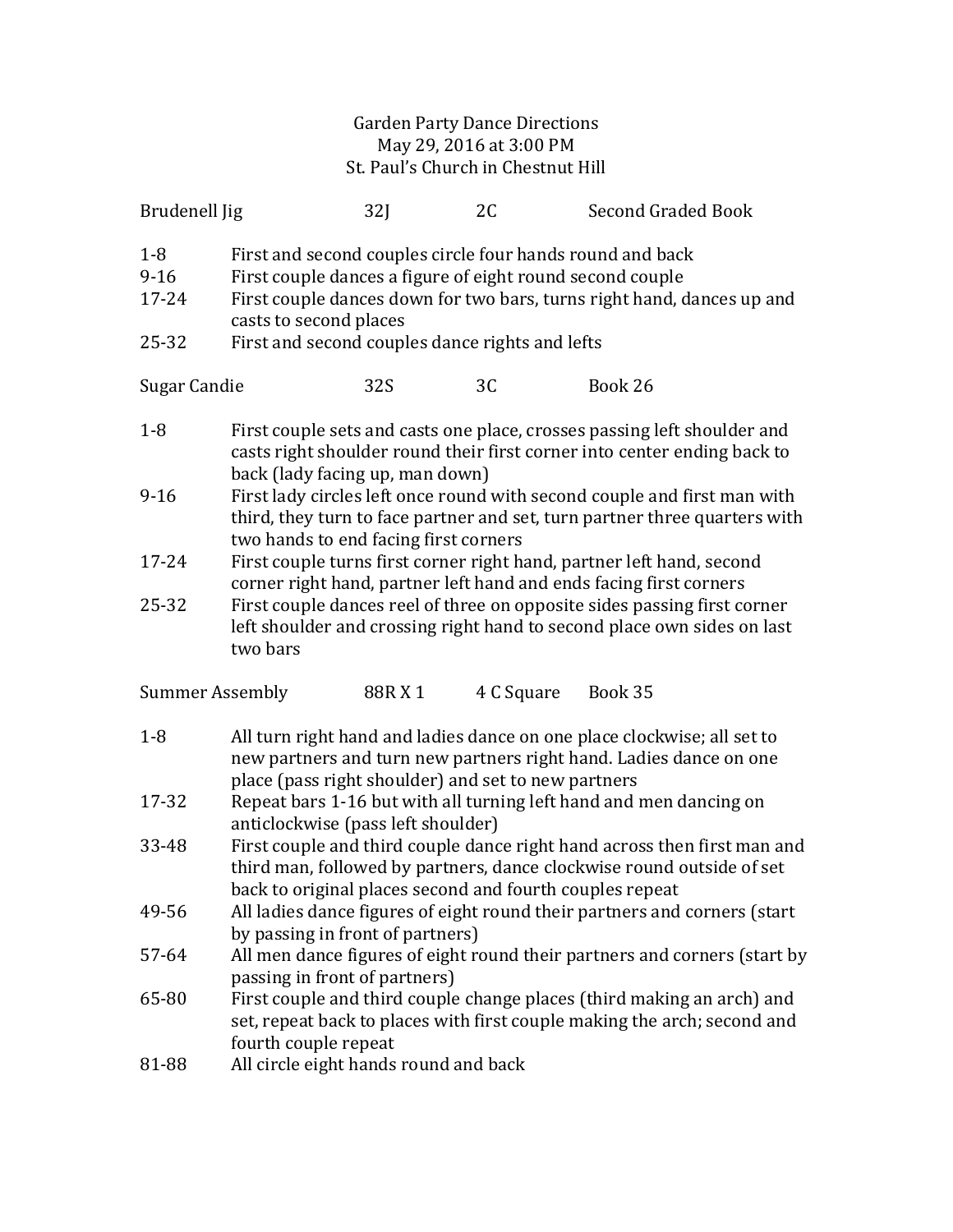| The Compleat Gardener | 32J | 3C | Graded 3 |
|-----------------------|-----|----|----------|
|-----------------------|-----|----|----------|

1-8 First couple and second couple Dance Set and Rotate: Set, rotate singly and dance on 1 place clockwise, change places right hand on sides and dance on 1 place to own sides (first couple in second place)

- 9-16 First couple cross right hand and cast right, cross left hand up and down and cast left to end facing first corners
- 17-24 First couple dance pass and turn with first corners and pass right shoulder to face second corners, dance pass and turn with second corners and pass right shoulder to second place own sides
- 25-32 Second, first and third circle six hands round and back

Balmoral Strathspey 32S 4C Book 22

- 1-8 First couple and second couple also third and fourth couples dance rights and lefts
- 9-16 First couple and second couple also third and fourth couple set and dance right hand across half way, set and cross right hand to own sides
- 17-24 All dance reel of four on own sides
- 25-32 First, fourth and third (bottom 3 couples) dance Allemande (second couple in top place stand)

Flowers of Edinburgh 32R 3C Book 1

- 1-8 First lady followed by partner casts below third, first lady crosses and dances up behind Men as 1M dances up center to 1st places on opposite side and first couple set
- 9-16 Firstman followed by partner repeat above Fig and set in own places
- 17-24 First couple leads down the middle and back
- 25-32 First and second couples dance Poussette. 2 1 3

BREAK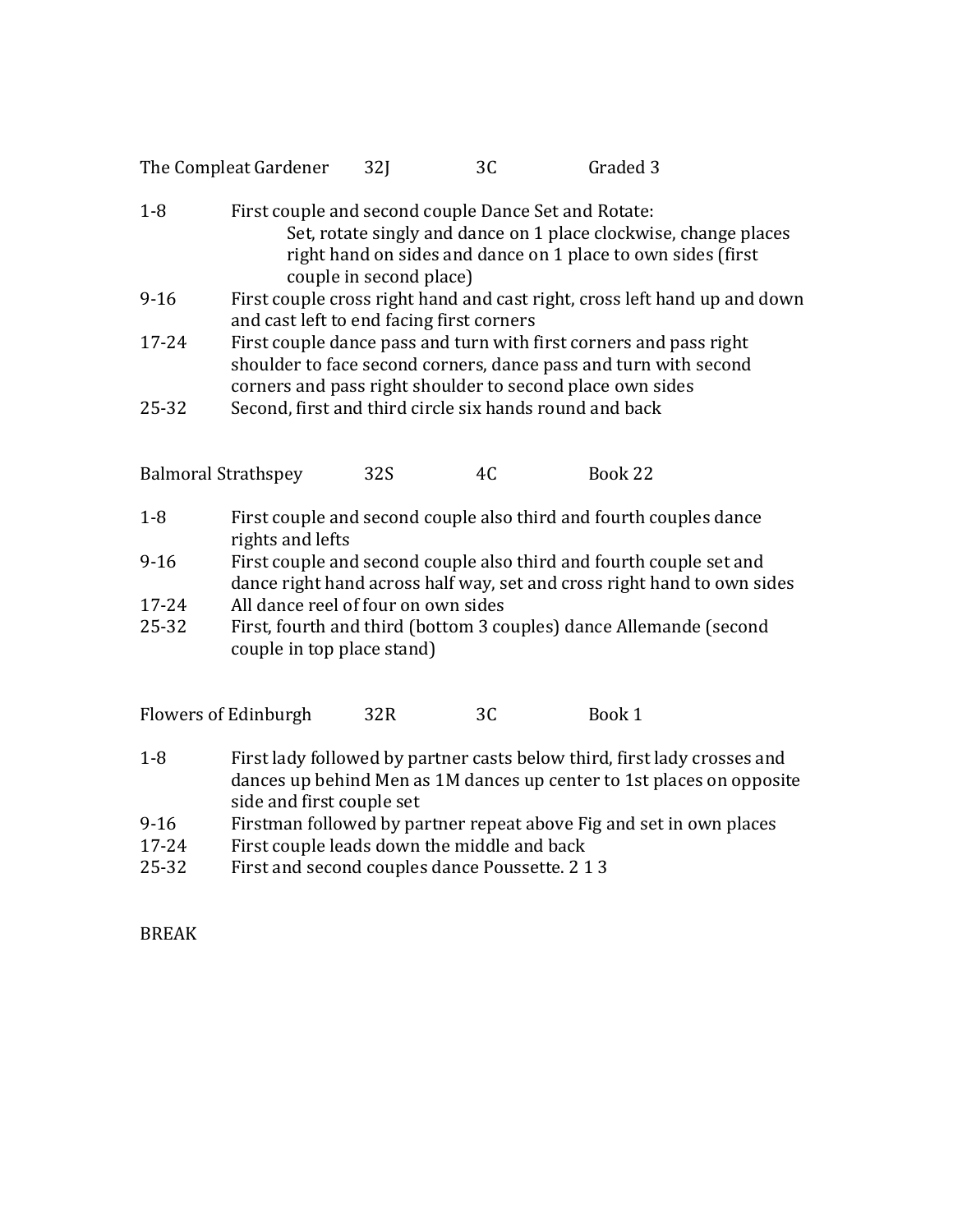| Major Ian Stewart | 32J | 3C | Book 35 |
|-------------------|-----|----|---------|
|-------------------|-----|----|---------|

- 1-8 First couple and second couple half turn partners right hand and dance right hand across half way, second couple and first couple full turn partner right hand ending with second couple at top and first couple in second place
- 9-16 Second couple and first couple and third dance reels of 3 on own sides (First lady dances in and up as 1M dances in and down to start) and first couple end facing 1st corners
- 17-24 First couple set to 1st corners then to each other across the dance, set to second corners and Petronella turn to second place own sides
- 25-32 Second couple and first couple and third circle six hands round to the left for six steps, pivot and chase back to places

Invercauld's Reel 32S 3C Book 11

- 1-8 First couple set, cast one place and dance half figures of eight round third couple
- 9-16 Second and first couples dance rights and lefts, first couple end facing first corners
- 17-24 First couple sets and turns first corners, set and turn second corners to finish facing first corner again
- 25-32 First couple dance reels of three on sides giving left shoulder to first corners and cross to places

| Jessie's Hornpipe | 32R | 3C | Book 8 |
|-------------------|-----|----|--------|
|                   |     |    |        |

- 1-8 First couple dances figures of eight round second couple and third on own sides giving right shoulder to second couple to start
- 9-16 First couple leads down to bottom and back to top
- 17-24 First couple dances down under arch made by second couple, first couple form arch and second couple dance under back to places, first couple and second couple repeat
- 25-32 First couple and second couple dance Poussette to finish in progressed places